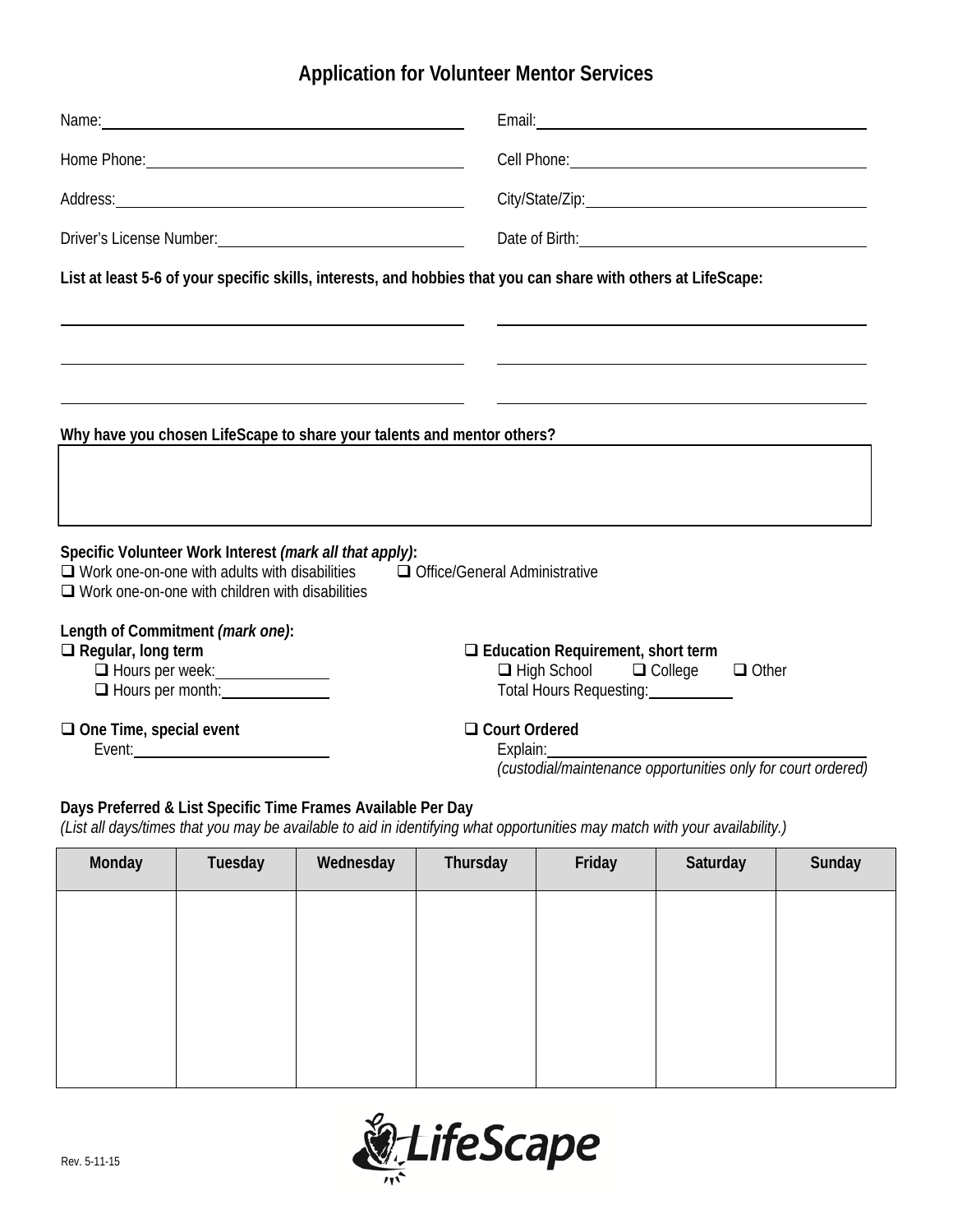| Educational/Employment Background: National Contract of the Contract of the Contract of the Contract of the Contract of the Contract of the Contract of the Contract of the Contract of the Contract of the Contract of the Co |                                                                                                                                                                                                                               |
|--------------------------------------------------------------------------------------------------------------------------------------------------------------------------------------------------------------------------------|-------------------------------------------------------------------------------------------------------------------------------------------------------------------------------------------------------------------------------|
|                                                                                                                                                                                                                                |                                                                                                                                                                                                                               |
| Previous Volunteer Experience: University of the Contract of the Contract of the Contract of the Contract of the Contract of the Contract of the Contract of the Contract of the Contract of the Contract of the Contract of t |                                                                                                                                                                                                                               |
|                                                                                                                                                                                                                                | Are you 18 years of age or older? ■ Yes ■ No, age: Do you possess a valid driver's license? ■ Yes ■ No                                                                                                                        |
| List all other names you go by (nickname/maiden name): List all other names were all the manner of the manner                                                                                                                  |                                                                                                                                                                                                                               |
| List previous states you have lived:<br><u>List</u> previous states you have lived:                                                                                                                                            |                                                                                                                                                                                                                               |
|                                                                                                                                                                                                                                | Convicted of a felony/misdemeanor? Q Yes Q No If yes, explain: Convicted of a felony/misdemeanor? Q Yes Q No If yes, explain:                                                                                                 |
| References (Must list two-no relatives permitted):                                                                                                                                                                             |                                                                                                                                                                                                                               |
|                                                                                                                                                                                                                                | Name: Name:                                                                                                                                                                                                                   |
| Association to Reference: Network and the material contract of the set of the set of the set of the set of the                                                                                                                 | Association to Reference: Network and the set of the set of the set of the set of the set of the set of the set of the set of the set of the set of the set of the set of the set of the set of the set of the set of the set |
|                                                                                                                                                                                                                                |                                                                                                                                                                                                                               |
|                                                                                                                                                                                                                                |                                                                                                                                                                                                                               |

- I certify that answers contained herein are true and complete to the best of my knowledge.
- I authorize investigation of all statements contained herein and authorize the references listed above to give any and all information concerning my previous employment and any pertinent information they may have, personal or otherwise, and release all parties from all liability for any damage that may result from furnishing same to you.
- I understand that this application is not and is not intended to be a contract of employment.
- I understand, also, that I am required to abide by all rules and regulations of the company. I further understand that I am agreeing to participate on a volunteer basis and that I will receive NO pay for the time spend or injury compensation if hurt.
- I understand and agree that if a volunteer opportunity is offered, my volunteer experience is for no definite period and may be terminated for unsatisfactory performance or repeated infraction of rules, regulation, and/or policies. I will also treat all information to which I have access in a confidential manner.

| Signature: Signature:                 |                             | Date: <u>________________</u> |
|---------------------------------------|-----------------------------|-------------------------------|
| FOR OFFICE USE ONLY:<br>Reference #1: |                             |                               |
| Reference #2                          |                             |                               |
| Date TB Test Read (as needed):        | Start Date: The Start Date: | Orientation Date:             |
| Assignment: Assignment:               |                             |                               |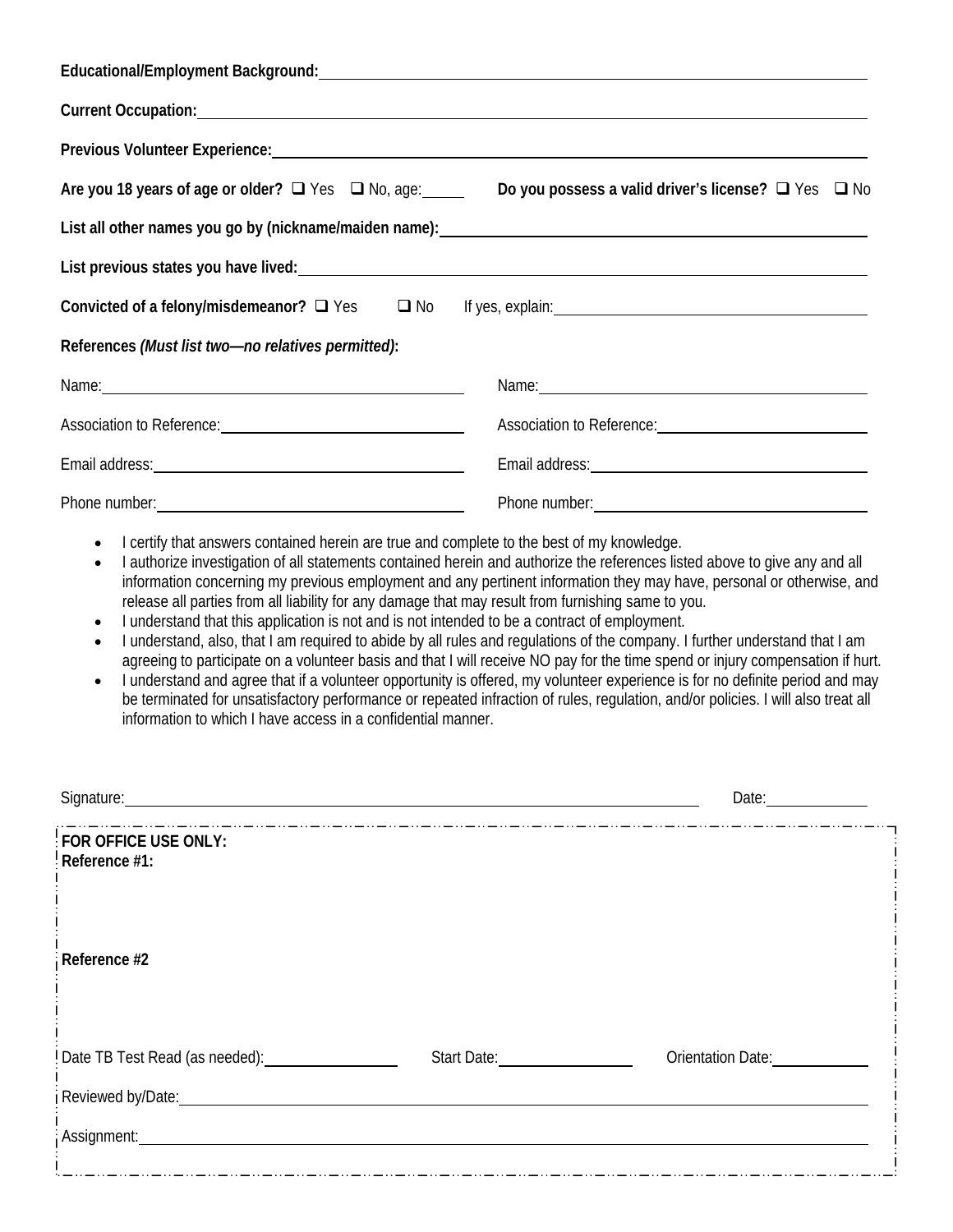Name: Date: Date:

**The Department of Health follows the guidelines of the American Thoracic Society and the Centers for Disease Control which now recommends the TB skin testing be targeted to those who are at risk.**

All information on the TB Risk Assessment will be handled discreetly and will be used only for purposes of determining if a TB test will be administered. False or misleading information given on this form may likely result in discharge.

Tuberculosis is defined as a bacterial disease that can damage a person's lungs and also affects the lymph nodes, kidneys, bones, and joints. It is generally transmitted by inhalation or ingestion of infected droplets. Symptoms of TB are low grade fever, night sweats, persistent cough, fatigue, weight loss, and loss of appetite.

Please review the risk factors listed below and answer the questions at the bottom.

#### **Risk factors for TB can include the following (if you have any of these risk factors, please include dates and length of time, if applicable):**

- Born outside of the United States: example and the United States:
- Travel outside of the United States:
- Spent time on a Reservation or spent time with someone who resides on a Reservation:
- Diabetes:
- Renal dialysis:
- History of alcoholism or excessive use of alcohol:<br>History of alcoholism or excessive use of alcohol:
- A family member diagnosed with TB:
- Taken care of someone diagnosed with TB:
- Previously diagnosed with TB: If yes, have you been treated and when?
- Unexplained weight loss:
- Unexplained fever: **Figure 1.0** Figure 1.0 Figure 1.0 Figure 1.0 Figure 1.0 Figure 1.0 Figure 1.0 Figure 1.0 Figure 1.0 Figure 1.0 Figure 1.0 Figure 1.0 Figure 1.0 Figure 1.0 Figure 1.0 Figure 1.0 Figure 1.0 Figure 1.0 F
- Night sweats:
- Unexplained cough, with or without blood:
- Productive cough of two or three weeks or more in duration despite treatment:
- HIV positive:
- IV drug use:
- Being on immunosuppressive drug therapy (steroids) or being immune suppressed:

 $\Box$  I am not at risk of TB.

- $\Box$  I may be at risk for TB and will need to be screened for TB. (This is done at the physician's clinic. Please set up an appointment with your primary care physician.)
- $\Box$  I request a TB skin test. (This is done at the physician's clinic. Please set up an appointment with your primary care physician.)

Signature: Date: Date: Date: Date: Date: Date: Date: Date: Date: Date: Date: Date: Date: Date: Date: Date: Date: Date: Date: Date: Date: Date: Date: Date: Date: Date: Date: Date: Date: Date: Date: Date: Date: Date: Date: D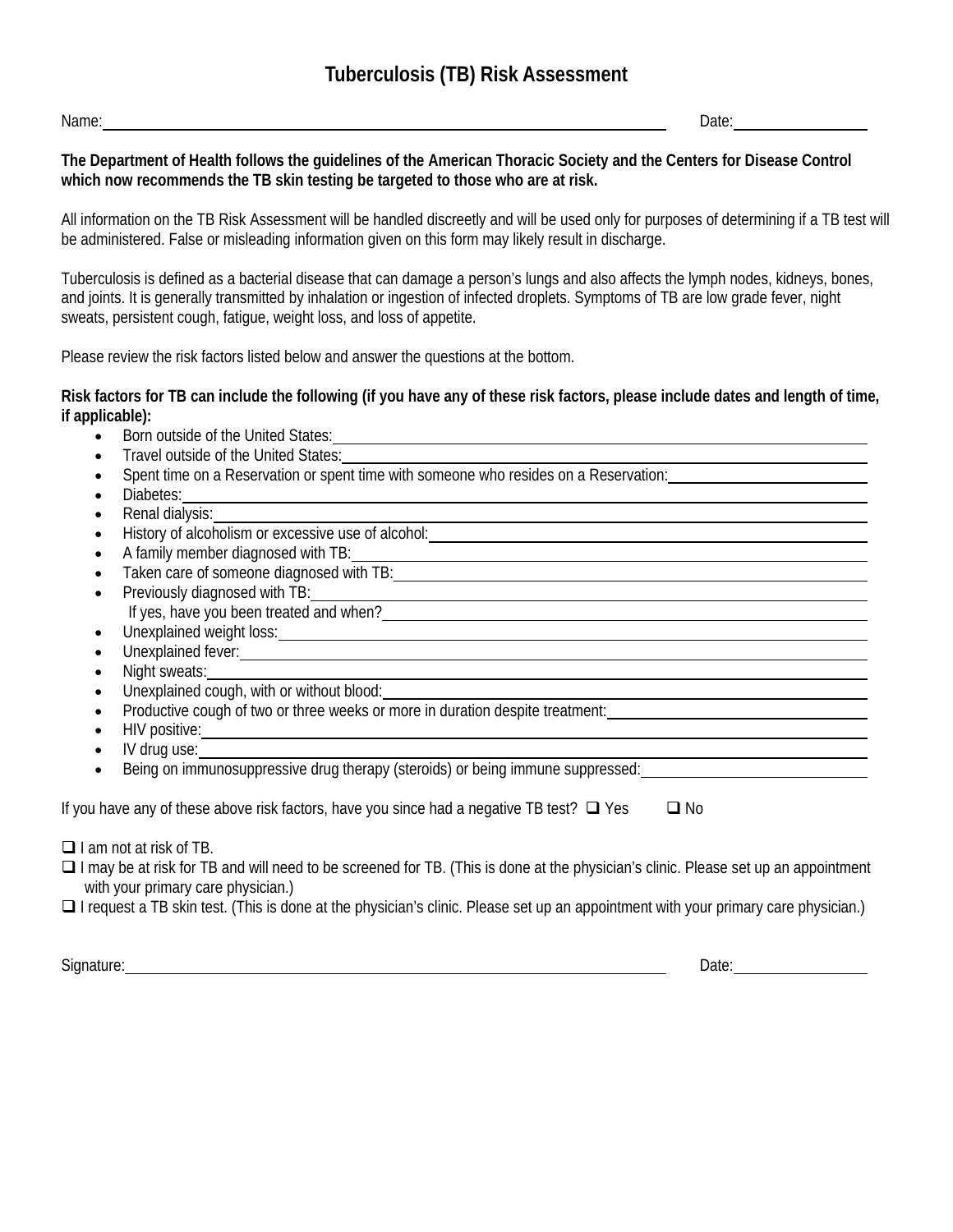# **Applicant Driving History**

### **Please identify if you have had any of the following driving violations:** *(check all that apply)*

 $\Box$  Driving under the influence of alcohol or drugs

- $\Box$  Hit and run
- $\Box$  Failure to report an accident
- $\Box$  Negligent homicide arising out of the use of a motor vehicle
- $\Box$  Operating during a period of suspension or revocation
- $\Box$  Using a motor vehicle for the commission of a felony
- $\Box$  Permitting an unlicensed person to drive
- $\Box$  Reckless driving
- $\Box$  Speed contest (speeding ticket) Please list dates and circumstances

**List any violations you have received in the last three years which are not identified above with the approximate dates of each violation.** 

### **If you have had zero (0) violations, please check**

I certify that answers given herein are true and complete to the best of my knowledge.

In the event of volunteering or employment, I understand that false or misleading information given on the form may likely result in discharge.

### **NOTICE**:

 $\overline{\phantom{a}}$ 

 $\overline{\phantom{a}}$ 

Personal information collected by the department of motor vehicles may not be disclosed to any person making a request for a motor vehicle record in accordance with the provisions subsection (c) or (d) of section 12-10 of the General Statutes unless you indicate you consent to disclosure. Your signature on this form allows disclosure of your motor vehicle record related information to LifeScape for employment purposes as needed. You will receive a verbal notification if such record is requested.

Signature: Date: Date: Date: Date: Date: Date: Date: Date: Date: Date: Date: Date: Date: Date: Date: Date: Date: Date: Date: Date: Date: Date: Date: Date: Date: Date: Date: Date: Date: Date: Date: Date: Date: Date: Date: D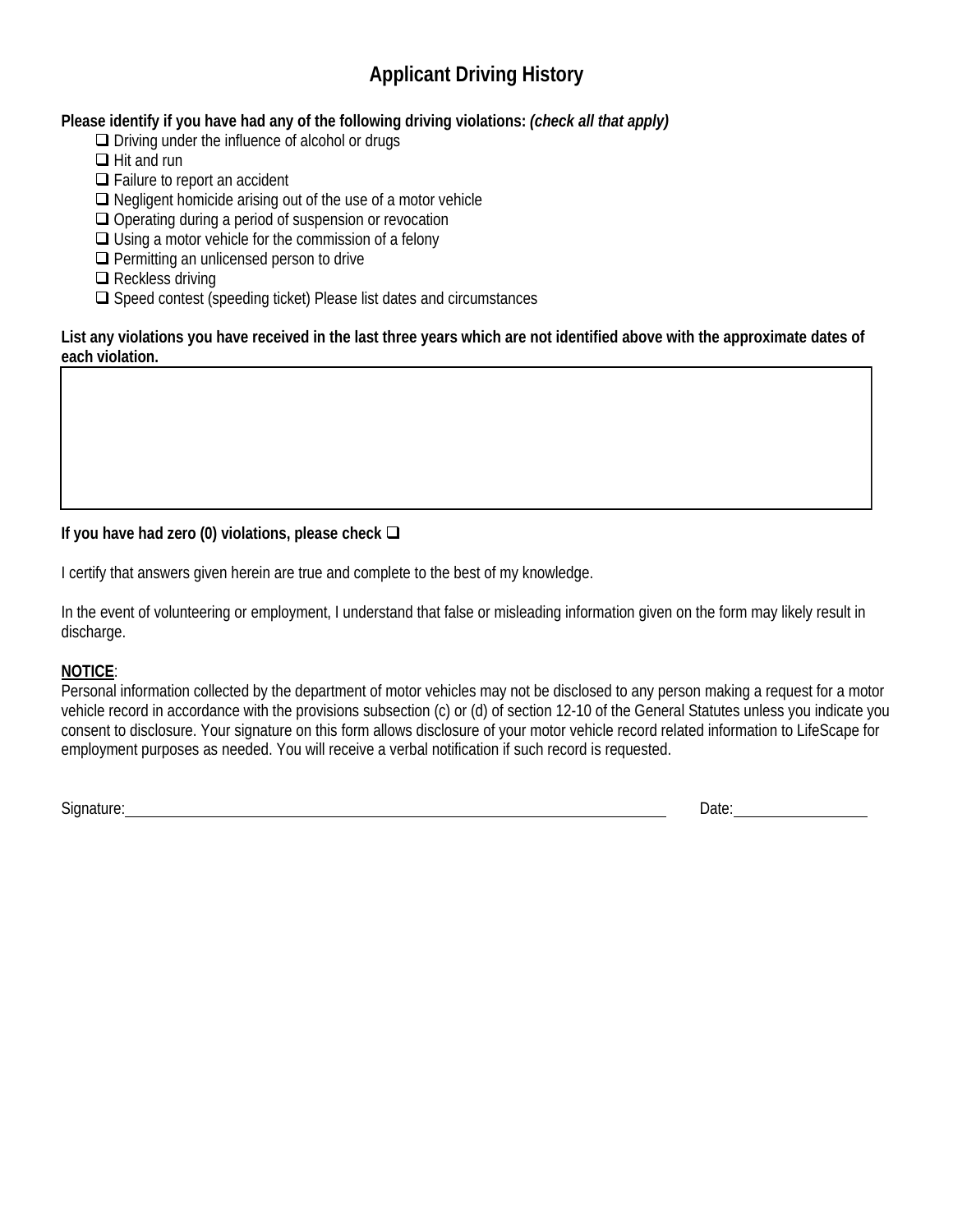# **Volunteer Mentor Emergency Information Form**

|                                                                                                                                                                                                                                      | Date: Date: |
|--------------------------------------------------------------------------------------------------------------------------------------------------------------------------------------------------------------------------------------|-------------|
| Phone: Note: 2008 and 2008 and 2008 and 2008 and 2008 and 2008 and 2008 and 2008 and 2008 and 2008 and 2008 and 2008 and 2008 and 2008 and 2008 and 2008 and 2008 and 2008 and 2008 and 2008 and 2008 and 2008 and 2008 and 20       |             |
| <b>Emergency Contact:</b>                                                                                                                                                                                                            |             |
| Name: Name: Name: Name: Name: Name: Name: Name: Name: Name: Name: Name: Name: Name: Name: Name: Name: Name: Name: Name: Name: Name: Name: Name: Name: Name: Name: Name: Name: Name: Name: Name: Name: Name: Name: Name: Name:        |             |
| Association to you: example and the set of the set of the set of the set of the set of the set of the set of the set of the set of the set of the set of the set of the set of the set of the set of the set of the set of the       |             |
| Home phone: <u>example and the second second second second second second second second second second second second second second second second second second second second second second second second second second second seco</u> |             |
| Work phone: Note that the contract of the contract of the contract of the contract of the contract of the contract of the contract of the contract of the contract of the contract of the contract of the contract of the cont       |             |
| Cell phone: <u>contract the contract of the contract of the contract of the contract of the contract of the contract of the contract of the contract of the contract of the contract of the contract of the contract of the cont</u> |             |
| Hospital Preference: New York Contract and Contract Contract of the Contract of the Contract of the Contract of                                                                                                                      |             |
|                                                                                                                                                                                                                                      |             |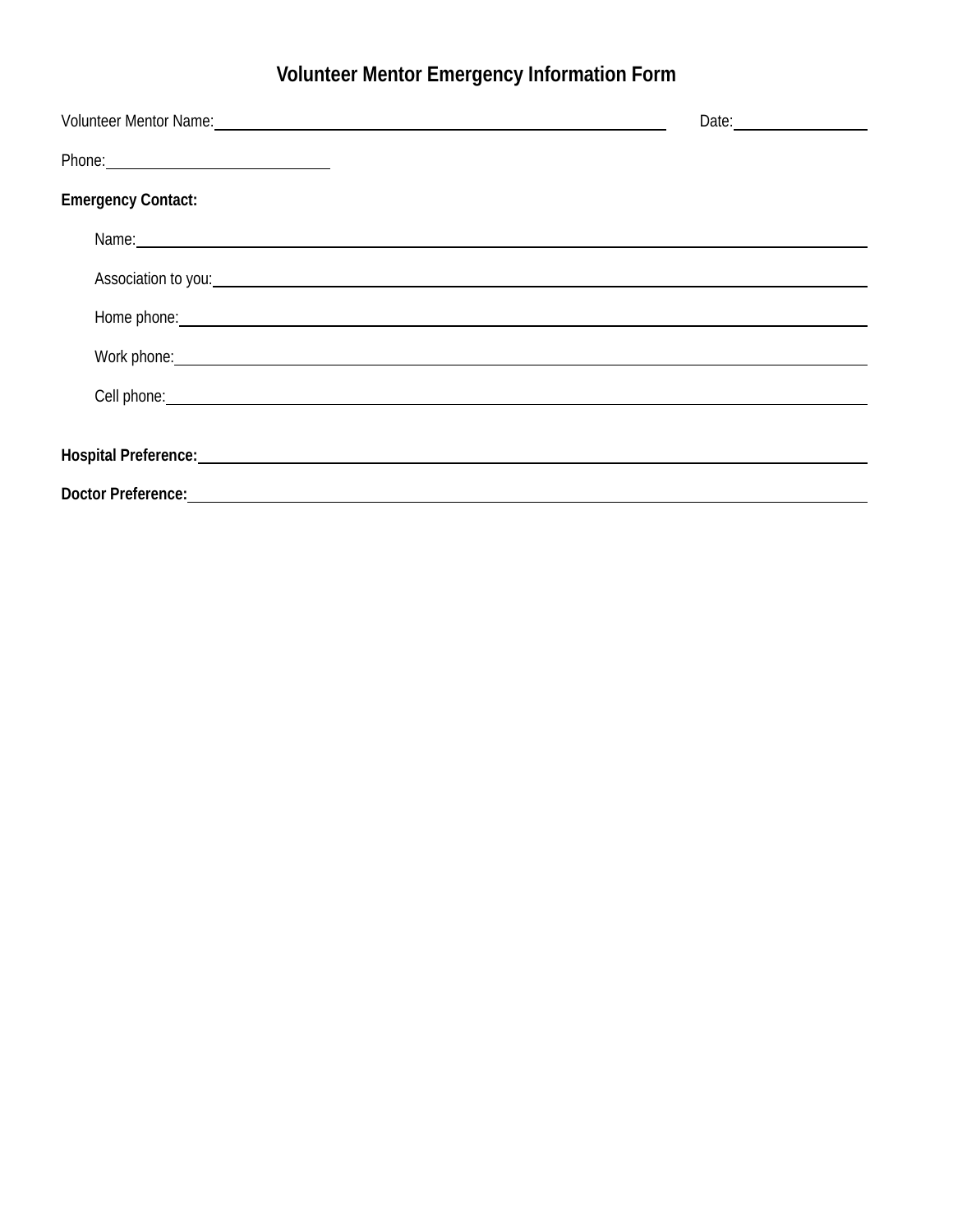### **Volunteer Mentor Parent Consent Form**

*For volunteers under the age of 18 only* 

I,  $\frac{1}{2}$  give permission for my son/daughter to participate in volunteer

 *(parent printed name)* 

activities at LifeScape. I understand that my child's volunteer activities will take place under the supervision of a LifeScape employee.

 Checking this box indicates that you **DO NOT** give permission for photographs and/or recorded statements of your son/daughter to be used with newspaper, radio, television features and public service announcements on behalf of LifeScape.

Signature: Date: Date: Date: Date: Date: Date: Date: Date: Date: Date: Date: Date: Date: Date: Date: Date: Date: Date: Date: Date: Date: Date: Date: Date: Date: Date: Date: Date: Date: Date: Date: Date: Date: Date: Date: D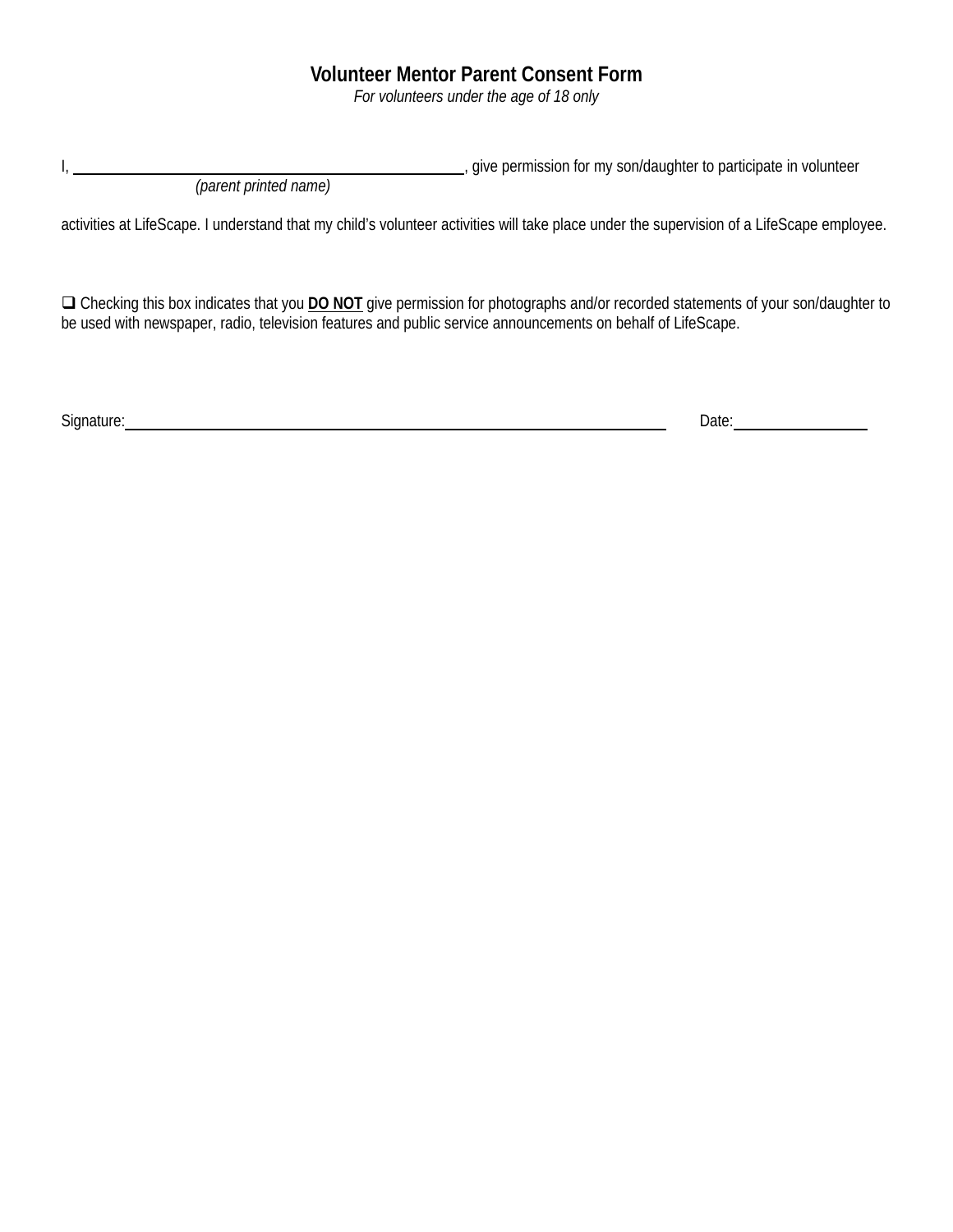## **Disclosure Regarding Consumer Reports**

LifeScape 2501 W. 26th Street, Sioux Falls, SD 57105 605-444-9500

### **LifeScape Will Obtain a Background Check**

You acknowledge and understand that in connection with your volunteer application with LifeScape (including any independent contract for service) or when deciding whether to modify or continue your ongoing employment, if hired, we may obtain a "consumer report" and/or an "investigative consumer report" on you from Trak-1, a consumer reporting agency, or from any third party, in strict compliance with both state and federal law.

### **Consumer Report Defined**

A consumer report is any communication of information by a consumer reporting agency bearing on your credit worthiness, credit standing, credit capacity, character, general reputation, personal characteristics, or mode of living which is used or expected to be used for purposes of serving as a factor in establishing your current and/or continuing eligibility for employment purposes. A common term for a consumer report is a "background check report."

### **Investigative Consumer Report Defined**

An investigative consumer report is obtained through personal interviews with individuals who may have knowledge of your character, general reputation. personal characteristics, or mode of living. An investigative consumer report might include, for example, calls to the personal references you provided or conversations with former supervisors or colleagues where you worked.

### **Reports May Contain**

The consumer reports or investigative consumer reports may contain public record information which may be requested or made on you including, but not limited to: consumer credit, criminal records, civil cases in which you have been involved, driving history records, current motor vehicle insurance coverage information, education records, previous employment history, workers compensation claims history, social security traces, military records, professional licensure records, eviction records, drug testing, government records, and others.

You further understand that these reports may include experience information along with reasons for termination of past employment. You also acknowledge and understand that information from various federal, state, local and other agencies which contain information about your past activities will be requested, and that a consumer report containing injury and illness, drug testing, or other medical records and medical information may be obtained only after a tentative offer of employment has been made.

#### **Your Rights as a Consumer**

You are hereby notified that you have the right to make a timely request for a copy of the scope and nature of the above investigative background report and/or a complete copy of your consumer report contained in Trak-1's files on you at thte time of your request by providing proper identification.

You are further notified that, prior to being denied a volunteer position based in whole or in part on information obtained in the consumer report, you will be provided a copy of the report, the name, address, and telephone number of the consumer reporting agency and a description in writing of your rights under the Fair Credit Reporting Act. Correspondence to Trak-1 should be forwarded to:

Trak-1 | Consumer Relations | 7131 Riverside Parkway | Tulsa, Oklahoma 74136

800-600-8999 | CustomerCare@trak-1.com